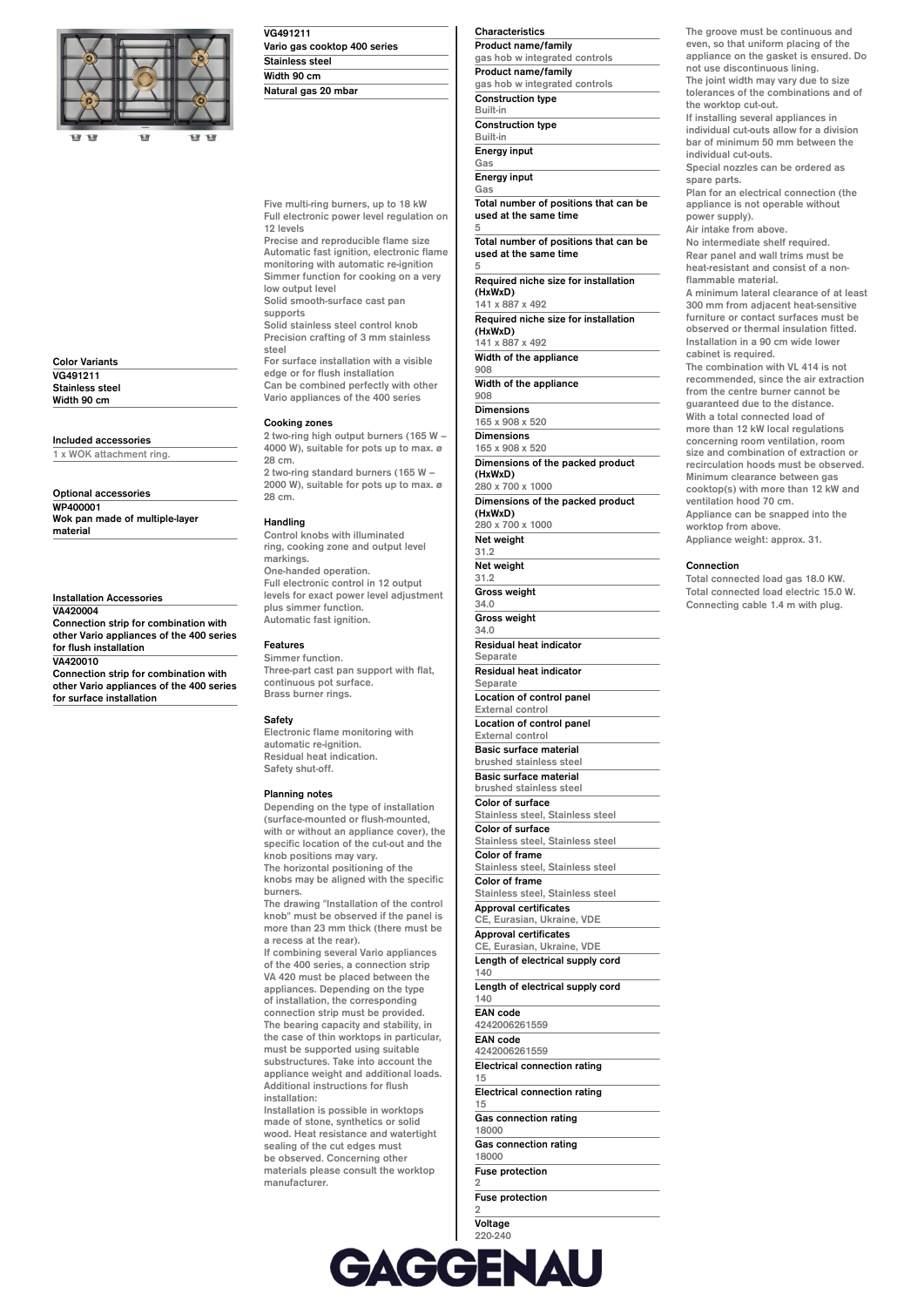| VG491211                     |  |
|------------------------------|--|
| Vario gas cooktop 400 series |  |
| <b>Stainless steel</b>       |  |
| Width 90 cm                  |  |
| Natural gas 20 mbar          |  |
| created on 2022-06-14        |  |

Page 2





measurements in mm







measurements in mm





A:  $3.5^{0.5}$ <br>6.5<sup> $+0.5$ </sup>in combinations with frameless induction hobs measurements in mm

# Longitudinal section



A: 3.5<sup>0.5</sup><br>6.5<sup>-0.5</sup>in combinations with frameless induction hobs<br>B: Fill with silicone

measurements in mm



A: 3.5<sup>0.5</sup><br>6.5<sup>+0.6</sup>in combinations with frameless induction hobs<br>**B:** Fill with silicone

measurements in mm